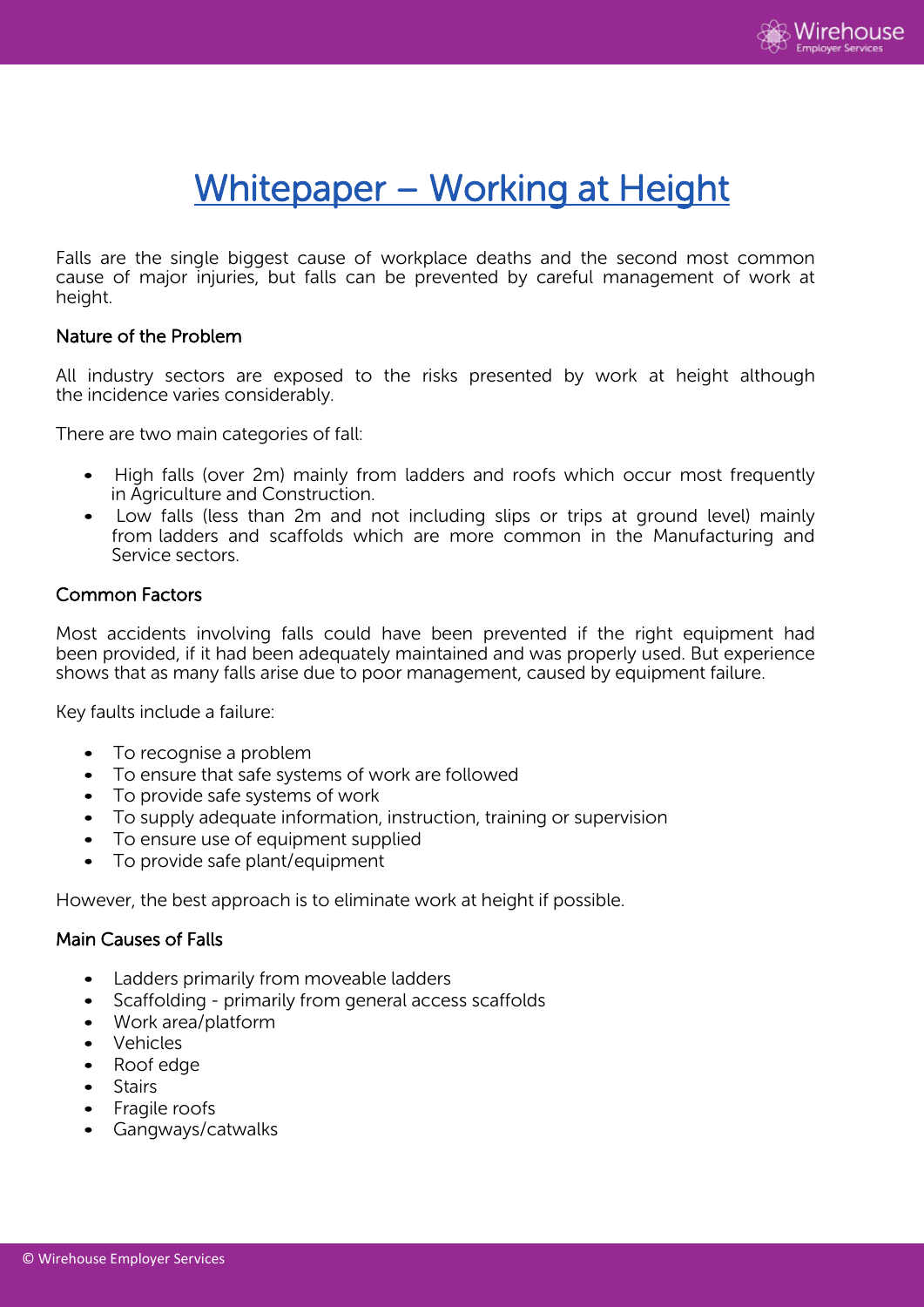

The most common incidents involve overreaching, over-balancing, equipment failure, misuse of equipment, unexpected movement (particularly where ladders are involved) and the failure of a fragile surface.

## Legal Requirements

Work at Height Regulations (WAHR) which came into effect in April 2005 consolidated and clarified the requirements for working at height.

The basic legal requirements governing work at height are:

- Work at height be avoided where possible
- Safe systems of work to be used
- Risk assessments must be carried out
- The correct equipment is used at all times
- Equipment be maintained in good order
- Adequate precautions are taken to prevent falls and falling objects

There are a number of specific points in the regulations that include the following:

- Work on fragile roofs
- Risks from falling objects
- Provision of working platforms fitted with suitable and sufficient guardrails and toe boards
- Inspection of equipment provided for work at height including scaffolds, harnesses and lanyards

WAHR also introduces two new concepts

- Collective Safeguards These provide protection for all workers and include precautions such as scaffolds, guardrails and toe boards, netting, roof edge protection
- Personal Fall Protection Systems Equipment such as harnesses and lanyards whose function and purpose is to prevent serious injury for an individual worker should a fall occur

WAHR does not ban or prohibit the use of ladders. However, it is clearly set out that ladders should be primarily viewed as a means of access, for example to a working platform. If a ladder is to be used to carry out work it must be of low risk and short duration.

#### Legal responsibilities

Both employers and the self-employed have a legal duty to ensure that their work activities do not put others at risk and to share information relating to any required emergency procedures and information.